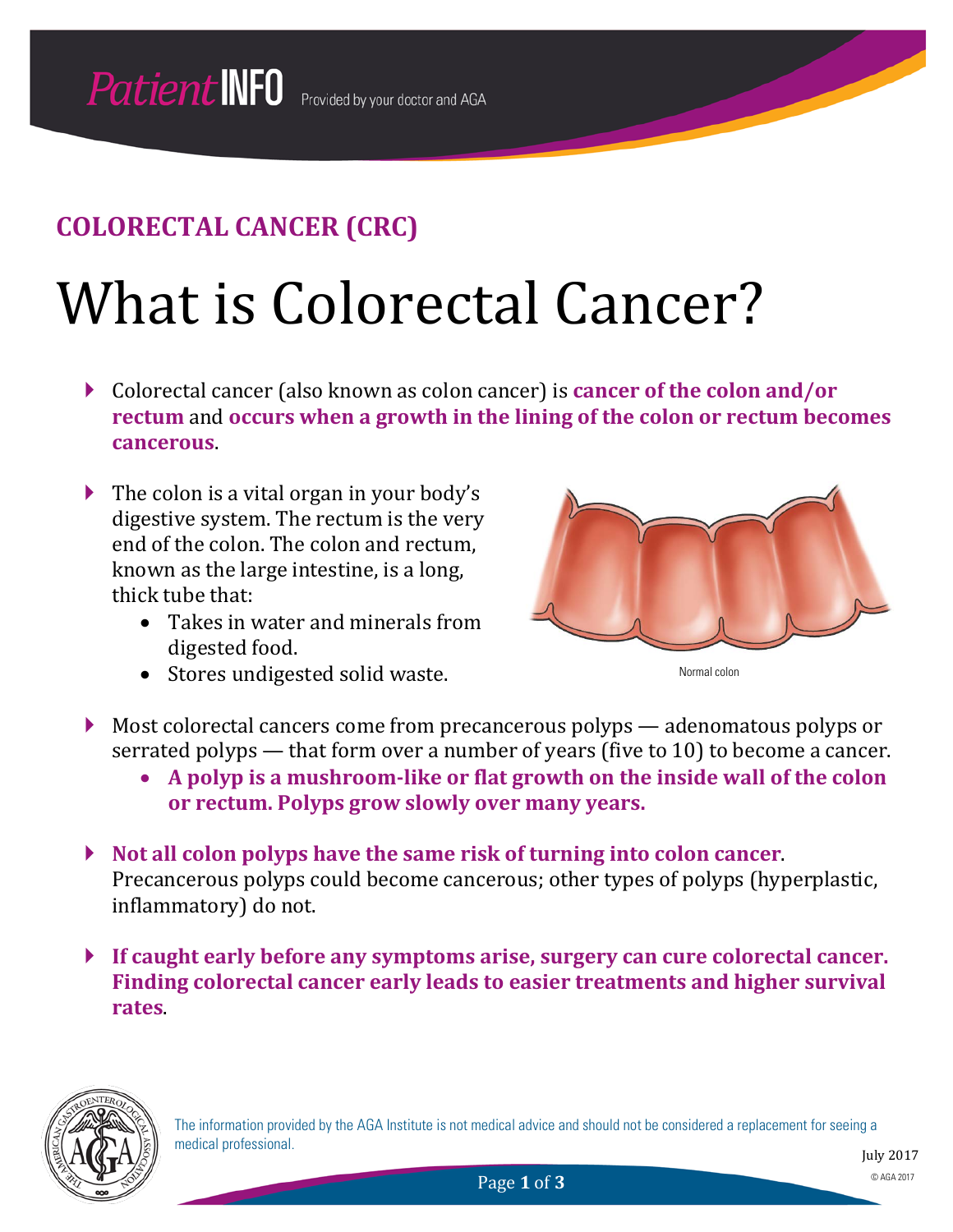### **Who Gets Colorectal Cancer?**

- As of 2015, **colorectal cancer is the third-most common cause of cancer in both men and women**. It is the second-leading cause of cancer deaths in the U.S.
- While men and women have the same lifetime risk for CRC, **men are at higher risk than women at any given age**.
- **Many people do not get polyps until after the age of 50**.
- People with a higher risk of getting colorectal cancer often get polyps before the age of 50.



- **To lower the chance of colorectal cancer, it is vital to get screened at the right time**.
	- If you are at average risk, start screening at age 50.
	- If you think you might be at high risk for colorectal cancer, talk to your doctor early, before age 50, to make a screening plan that's right for you.



Colon with polyp

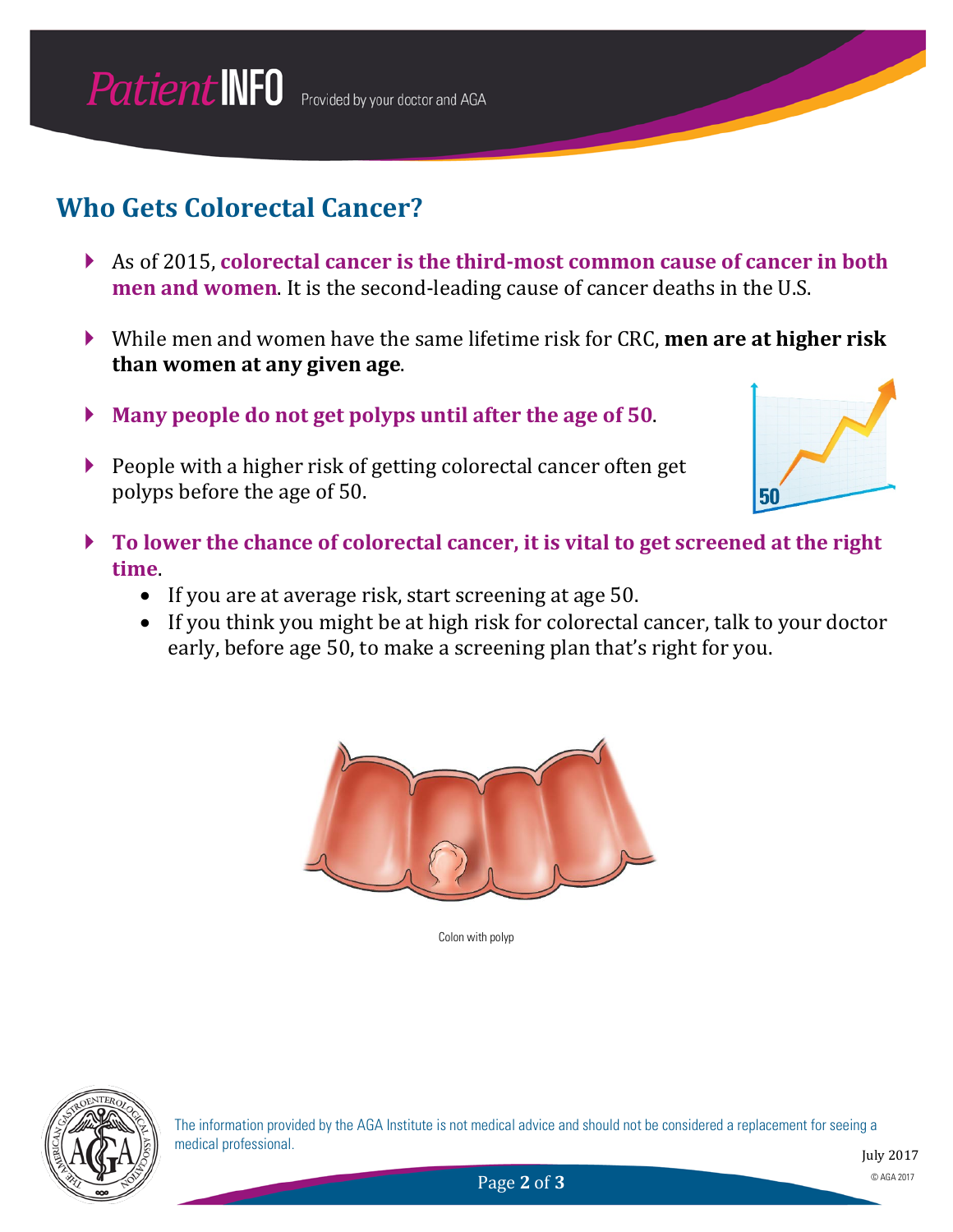### **Colon Cancer Screening Can Save Your Life**

- With routine colorectal cancer screening, more than one-third of colorectal cancer deaths can be avoided.
- Many tests can help find precancerous and cancerous growths. **Finding them early could save your life**.
- ▶ Colorectal cancer screening is safe and effective.
- Finding and getting rid of colon polyps **prevents** colon cancer, no matter what your risk is.
- **With simple steps, you can lower your risk of getting the disease.** Talk to a gastroenterologist.

Check out AGA's informative videos on colorectal cancer screening. Learn about why it's important to get screened, screening options and tips to ensure a high-quality colonoscopy.

#### **www.gastro.org/patient-care**





The information provided by the AGA Institute is not medical advice and should not be considered a replacement for seeing a medical professional.

Page **3** of **3** © AGA 2017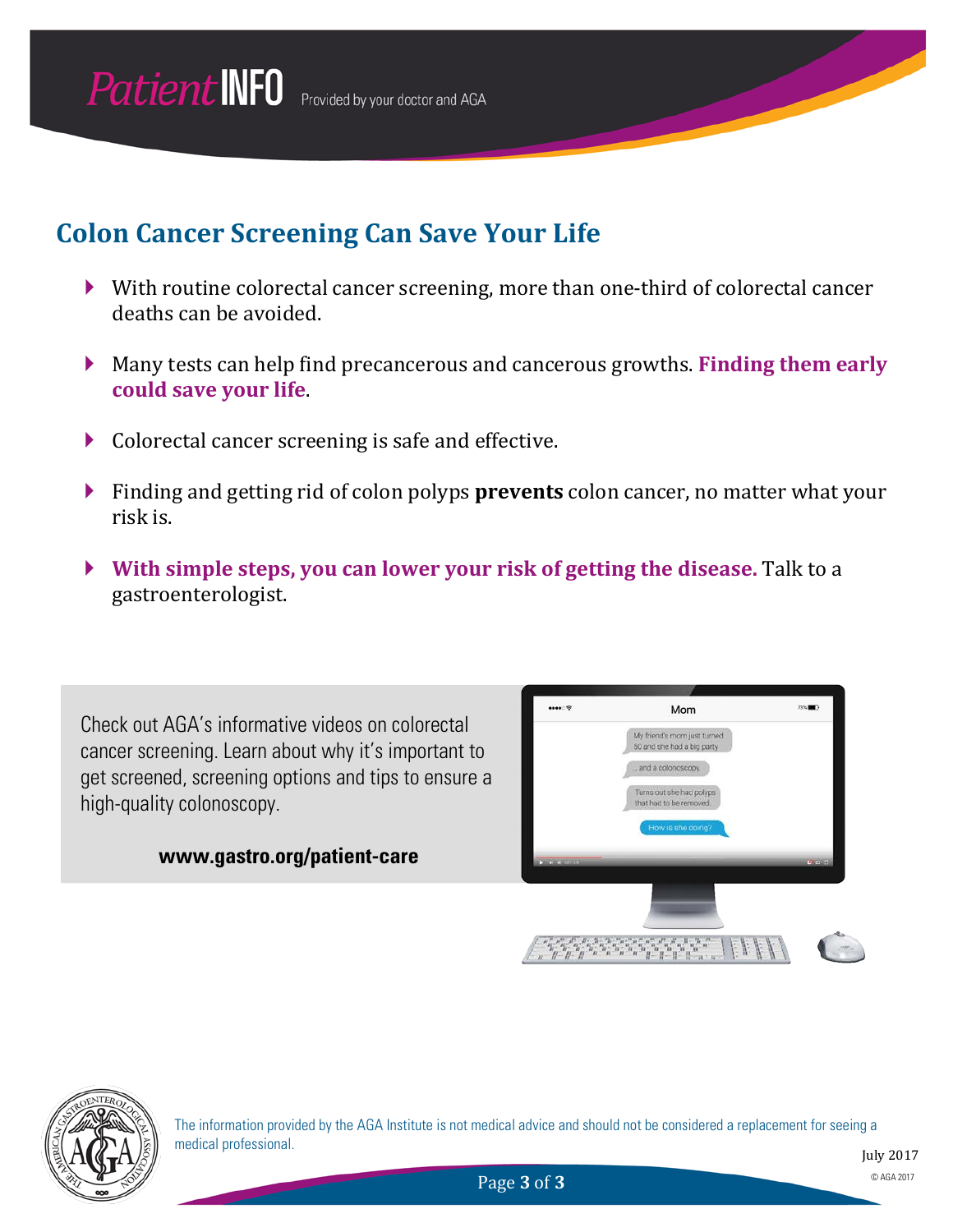## **COLORECTAL CANCER (CRC)**

# Symptoms of Colorectal Cancer

Colorectal cancer mostly **starts with no symptoms at all**, which is why **routine screening beginning at age 50 for all normalrisk individuals is so important**.

Over time, though, there are a number of **warning signs** that can happen, such as:

- Rectal bleeding.
- Blood in your stool (bright red, black or very dark).
- Temporary change in your bowel movements, especially in the shape of the stool (e.g., thin like a pencil).
- Pain in having a bowel movement or the urge to move your bowels without having a bowel movement.
- Frequent cramping pain in your lower belly.
- Frequent gas pains.
- Weight loss without dieting.



I feel fine. Why not wait for these symptoms to develop, rather than have a colonoscopy?

- Colorectal cancers found in **patients with symptoms are more advanced and less likely to be cured**.
- Colorectal cancers found in people without symptoms are not as advanced and more frequently cured.
- Precancerous polyps usually cause no symptoms, and **removal of these polyps prevents colon cancer**.

### **What should I do if I have these symptoms?**

If you are having any of the above symptoms, **especially if you are at risk** of colorectal cancer, call your gastroenterologist or primary-care physician right away. He or she will ask questions about your symptoms and figure out the best diagnostic test for you.

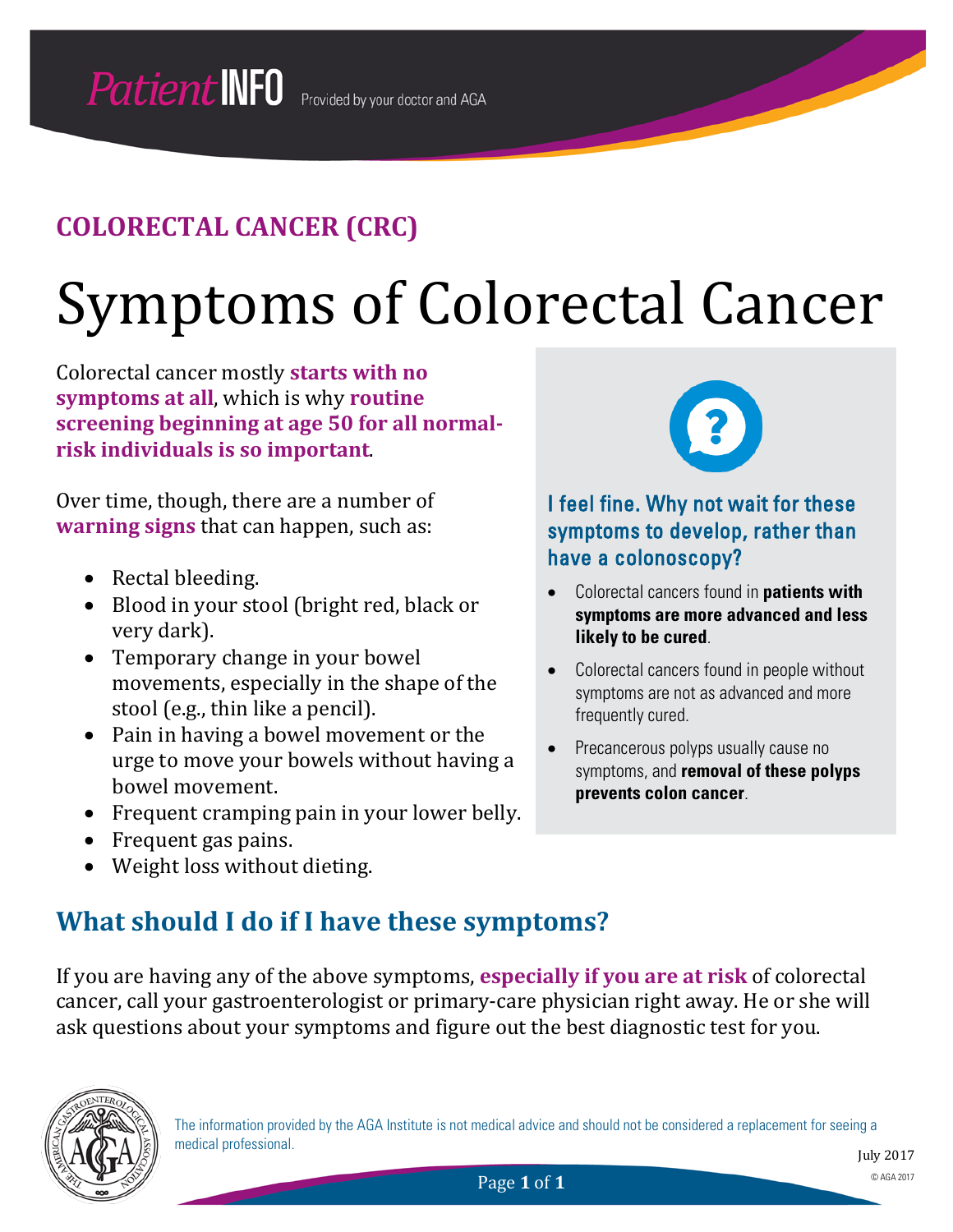## **COLORECTAL CANCER (CRC)**

## Risk Factors for Colorectal Cancer

You may be at normal or greater risk for colorectal cancer, **based on your age, personal medical history and family medical history**.

You are at normal risk for colorectal cancer if you are age 50 or older and have **none of these risk factors**:

- **Have had colorectal cancer or precancerous polyps before**.
	- A polyp is a mushroom-like growth on the inside wall of the colon or rectum. Polyps grow slowly over many years. Some polyps become cancerous; others do not.
- Have had one or more parent, brother or sister, or child who has had colorectal cancer or polyps.
- $\blacktriangleright$  Have had family members with cancers, such as colorectal cancer or cancer in the uterus, ovary or other organs.
- **Have (or have had) inflammatory bowel disease (IBD)**, such as ulcerative colitis or Crohn's disease.
- Have **Lynch syndrome** (hereditary non-polyposis colon cancer), which does not have a large number of polyps as a warning sign but often **involves a family history of colorectal cancer** among multiple family members in many generations.
- Have a syndrome, such as **familial adenomatous polyposis (FAP)**, which leads to hundreds of polyps in the colon or rectum during the teen years; often one of these grows into cancer by age 30.

*Talk to your doctor about your risk factors and when it is best to start screening.*

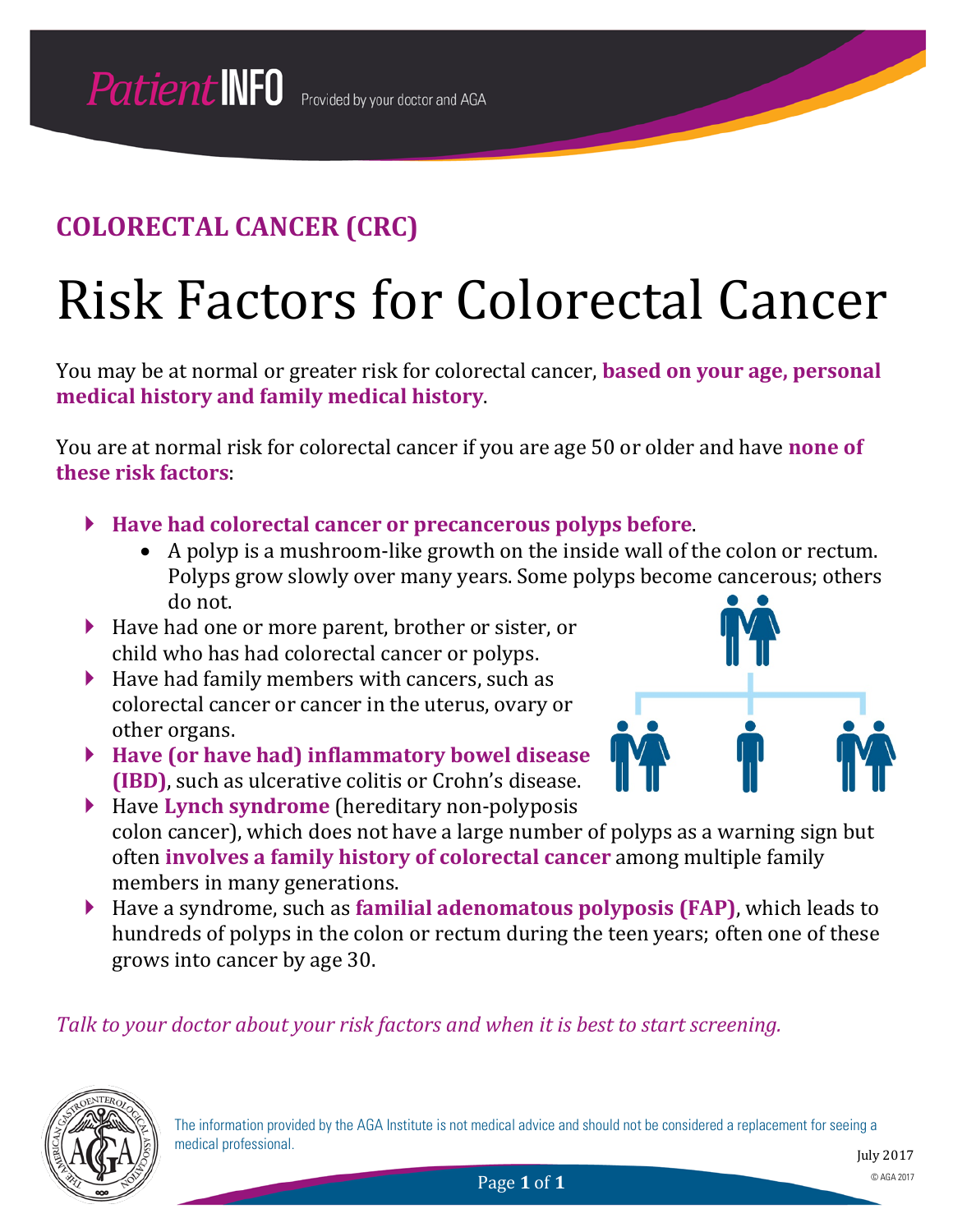## **COLORECTAL CANCER (CRC)** Getting Tested for Colorectal Cancer

There are many choices of tests to get screened for colorectal cancer (CRC). Visit *31Th***ww.gastro.org/patient-care**, and talk to your gastroenterologist to find out which test is best for you.



## **Questions to Ask Your Doctor**

Keep these questions in mind as you work with your doctor to figure out which test is best for you.

- What are my risk factors for CRC?
- What are my CRC testing choices given my past medical history?
- What are the risks and benefits of each test option?
- What happens if a polyp is found?
- How do I get ready for my test?
- What can I eat/drink before my test?
- How often should I be tested if my colon is clear?
- If a polyp is found, when should I get tested again?
- How often do you perform each test option?
- How often do you need to do a standard colonoscopy after doing a different test first?



The information provided by the AGA Institute is not medical advice and should not be considered a replacement for seeing a medical professional.

Page **1** of **7** © AGA 2017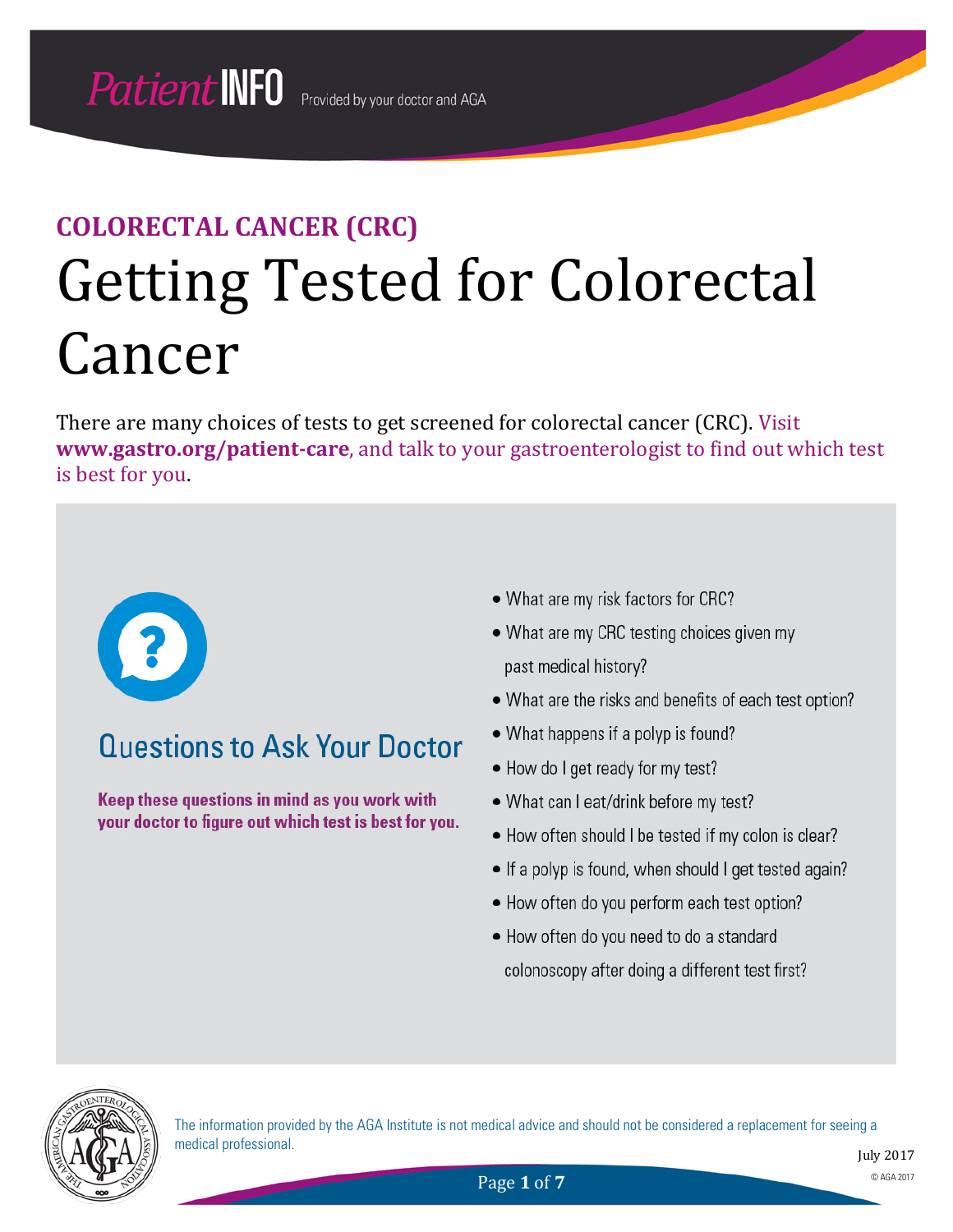### **Available Screening Options**

#### **Colonoscopy**

- A colonoscopy involves **looking at the colon from inside the body** using a long, thin (about the width of your little finger), flexible tube with a tiny camera on the end, through which the doctor can view your whole colon and rectum for polyps or cancer.
	- If the doctor sees any polyps during a colonoscopy, he or she will remove them right away, during the procedure.
	- You will not be able to feel a polyp being removed and removing them will not impact your recovery time.
	- Removing polyps during a colonoscopy could stop colon cancer from growing or even cure it.
- This test can be done in an outpatient surgical center, an outpatient office or a hospital setting. **You do not have to stay in the hospital overnight**.
- **You will need to "prep" before this test**, meaning get your body ready with a special liquid diet and laxatives.
- You may be given medicine to make you relaxed and sleepy during this test.
- You might feel some pressure during the exam, and there may be some cramping afterwards, but you most likely will not feel anything during this test.
- **It is the only method that blends both testing and prevention** (by getting rid of polyps that could lead to cancer).

#### *How often do you need a colonoscopy?*

- Every 10 years after age 50 for normal-risk people.
- Patients at higher risk for colorectal cancer, including those with a family history or with polyps or other illnesses, should talk to a gastroenterologist about when to start screening and how often to be screened.

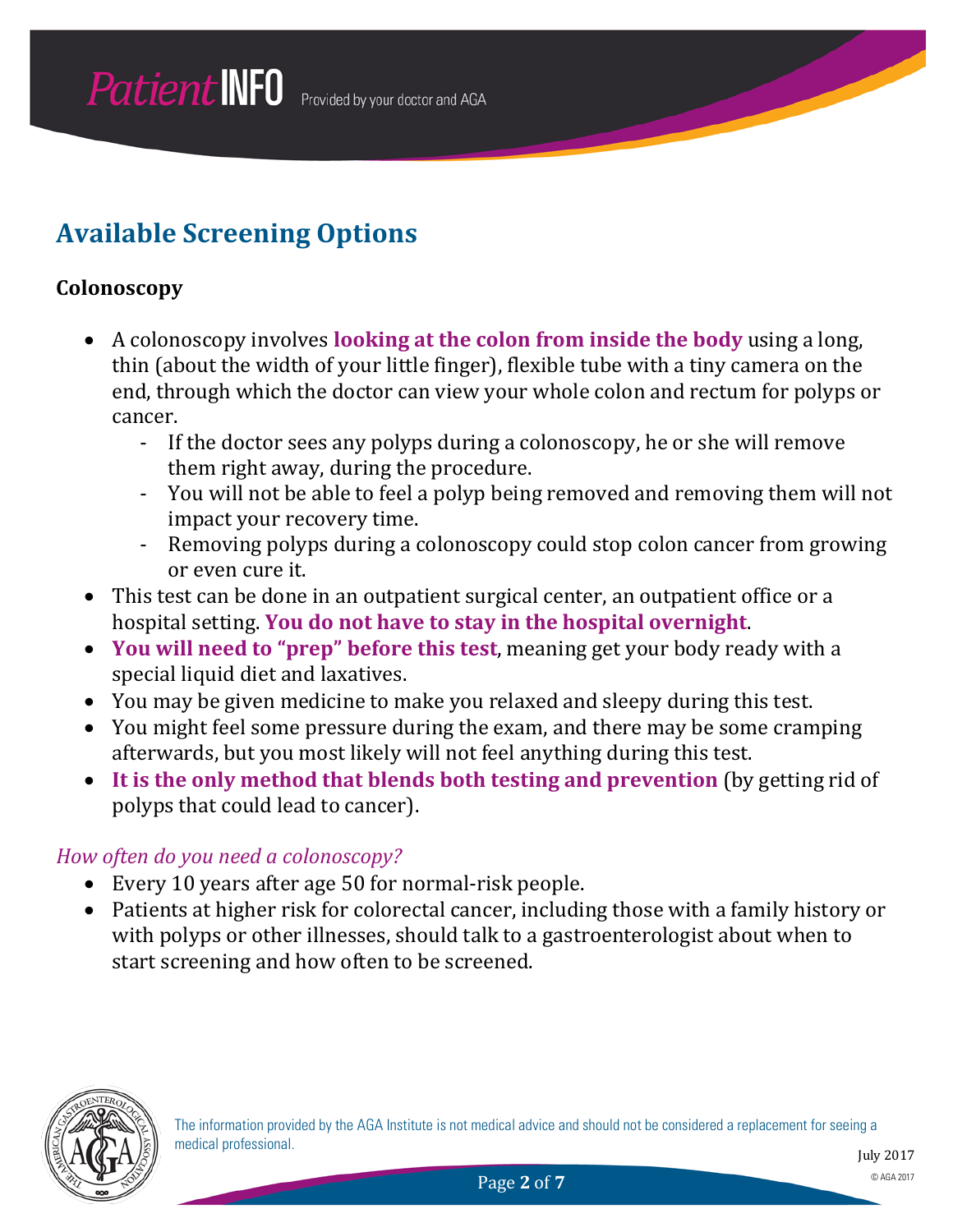#### *How do you get ready for a colonoscopy?*

- Your doctor will order you to be on **a clear-liquid diet the day before your test**.
- Laxatives and/or enemas will be needed to help clean out your colon to give your gastroenterologist a clear view.
- If you get medicine to make you relaxed and sleepy, you will need someone to take you home and you won't be able to go to work or drive a motor vehicle that day. The following day, most people resume their usual activities.

#### **Fecal Immunochemical Test (FIT)**

- The FIT test comes in a kit with which **you can collect your stool samples at home** in a special container. Your doctor's office will instruct you about how to perform the test.
- FIT is a test that **can find hidden, invisible blood in the stool**.
- FIT is **low cost and pretty easy to do**.
- You do not have to follow a special diet or "prep" for this test.
- It can find many early cancers but only the largest precancerous polyps.
- **If the FIT test detects hidden blood in your stool, you will need to discuss further testing with your doctor. Usually a colonoscopy is recommended.**

#### *How often do you need a FIT test?*

• Annually (every year) for persons starting at age 50.

#### *How do you get ready for a FIT test?*

- The FIT test does not call for a special diet or preparation.
- The FIT test is available without a prescription.





The information provided by the AGA Institute is not medical advice and should not be considered a replacement for seeing a medical professional.

**Page 3 of 7** © AGA 2017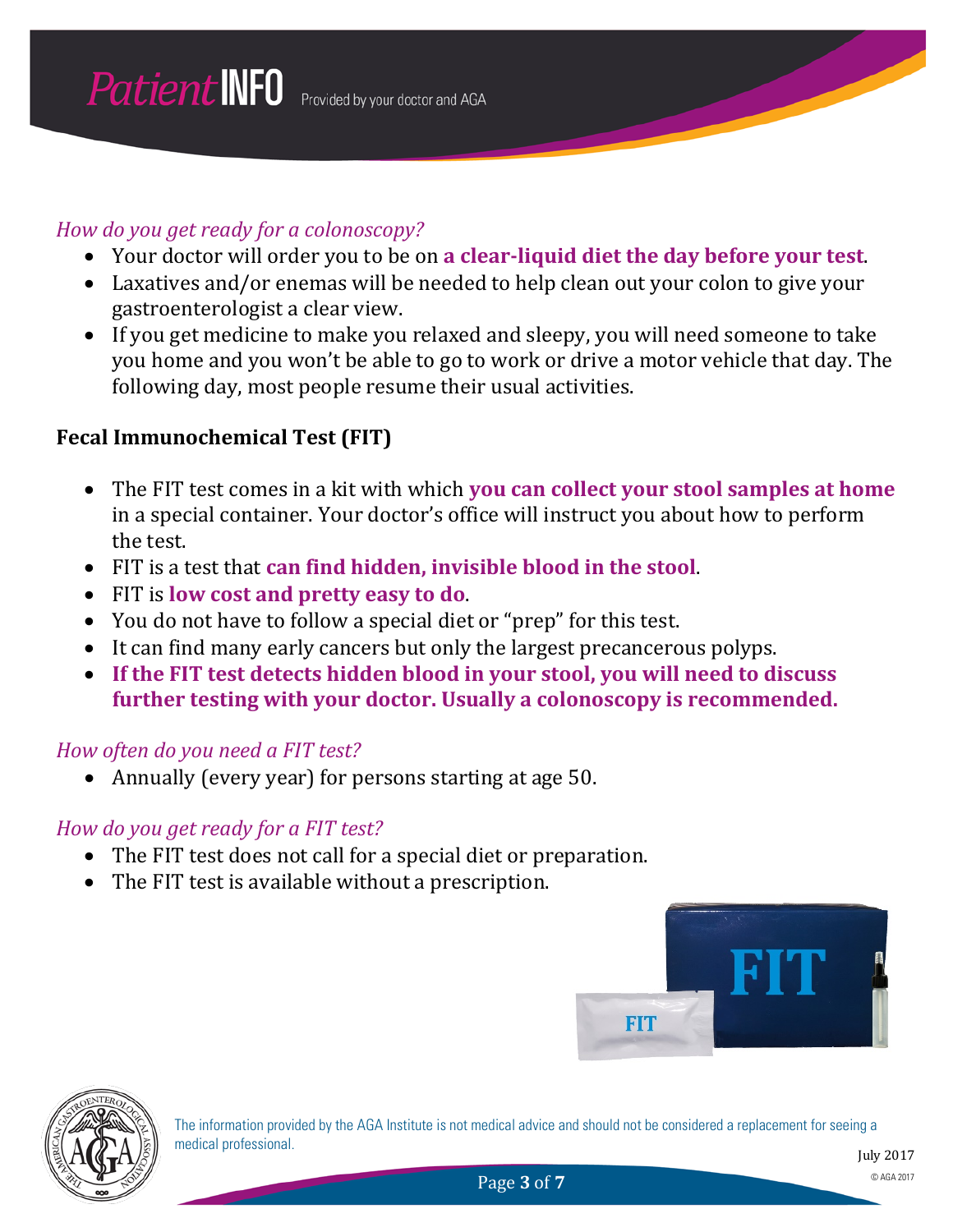#### **Fecal Occult Blood Test (FOBT)**

- The test comes in a kit with which **you can collect the stool samples at home** in a special container and then **send them to a lab** so they can look for blood in your stool.
- Stool is tested in a lab for hidden blood that you cannot see.
- You will need to **follow a special diet** before doing this test.
- This test, which is pretty easy and low cost, is designed to **test for early cancers**, but it does not find precancerous polyps.
- **If the FOBT is not normal, you will need to discuss further testing with your doctor. Usually a colonoscopy is recommended.**

#### *How often do you need a FOBT test?*

• Annually (every year) for persons starting at age 50.

#### *How do you get ready for a FOBT test?*

- **Do not eat or use these items for two days before the test**, as they may change the test results:
	- Cauliflower
	- Cabbage
	- Horseradish
	- Radishes
	- Turnips
	- Red meat
	- Vitamin C supplements
	- Foods that have iron
	- Aspirin, which can irritate the stomach
	- NSAIDs
- FOBT is available without a prescription.



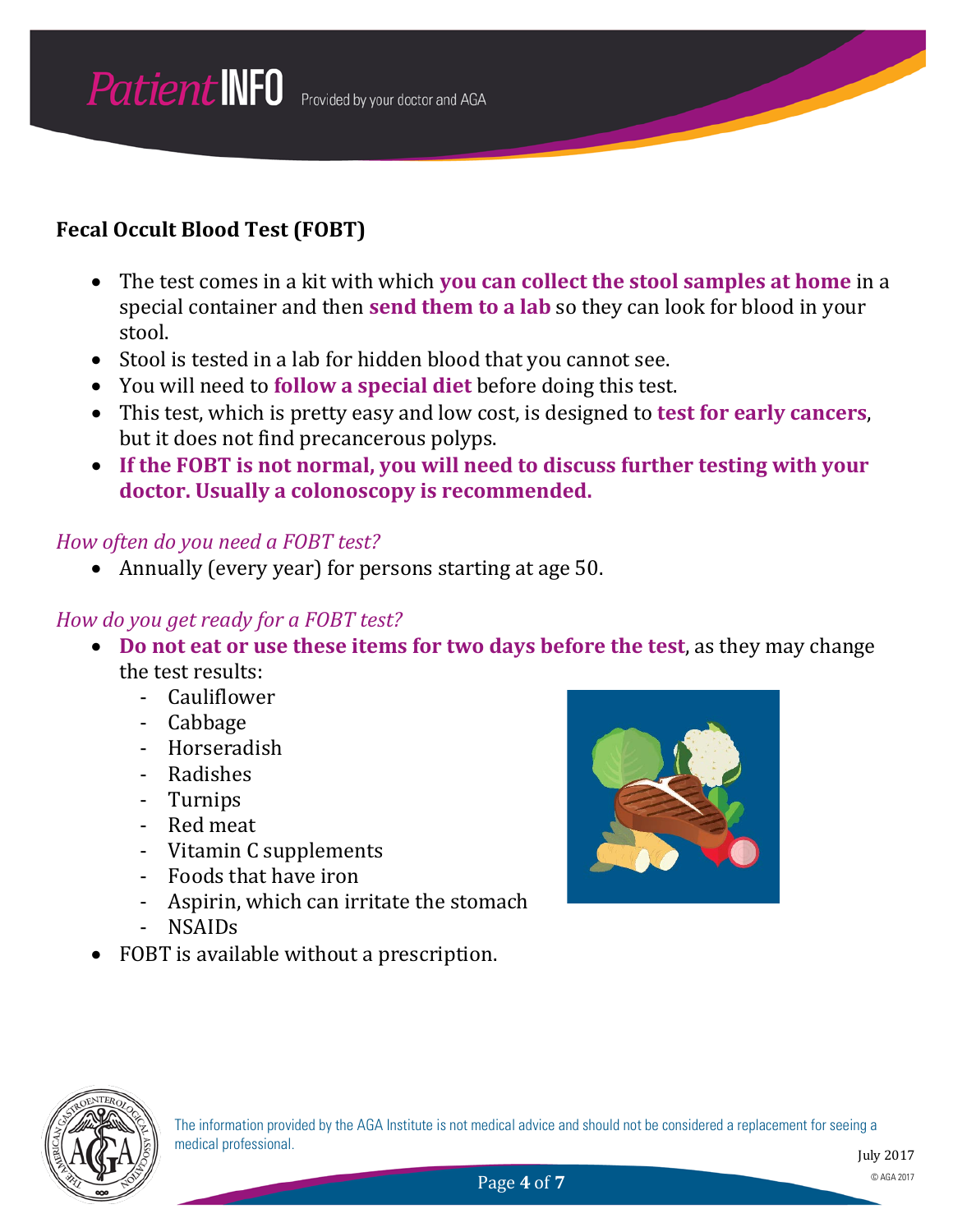#### **Cologuard® (Stool DNA)**

- Cologuard is an **at-home stool test**, somewhat like the FIT or FOBT tests, that is **only available by prescription**.
- You doctor orders the test straight from the lab, and **the kit with the test is mailed from the lab to your home**.
- **You will collect your stool** in the given container, which conveniently mounts on the toilet.
- You will **mail back your test** to the lab using a prepaid shipping label.
- Cologuard finds abnormal cell parts, DNA, from colon cancers and polyps and tests for blood in your stool.
- **If Cologuard is not normal, you will need to discuss further testing with your doctor. Usually a colonoscopy is recommended.**

#### *How often do you need a Cologuard test?*

• Every three years for persons starting at age 50.

#### *How do you get ready for a Cologuard test?*

• Cologuard does not call for a special diet or preparation.





- This test **can be done in a doctor's office** and does not need anesthesia or sedation (medicine that makes you sleepy).
- Sigmoidoscopy is a test during which a doctor uses a short, thin (about the width of your little finger), flexible tube with a tiny camera on the end to **check the rectum and the lower end of the colon for polyps and cancer**. Only the final two feet of the colon's six feet are examined.
- Introduction of the flexible tube may be somewhat uncomfortable, and some cramping may happen during the test.
- **You will need to take a couple of cleansing enemas before the test** and/or a gentle oral prep.

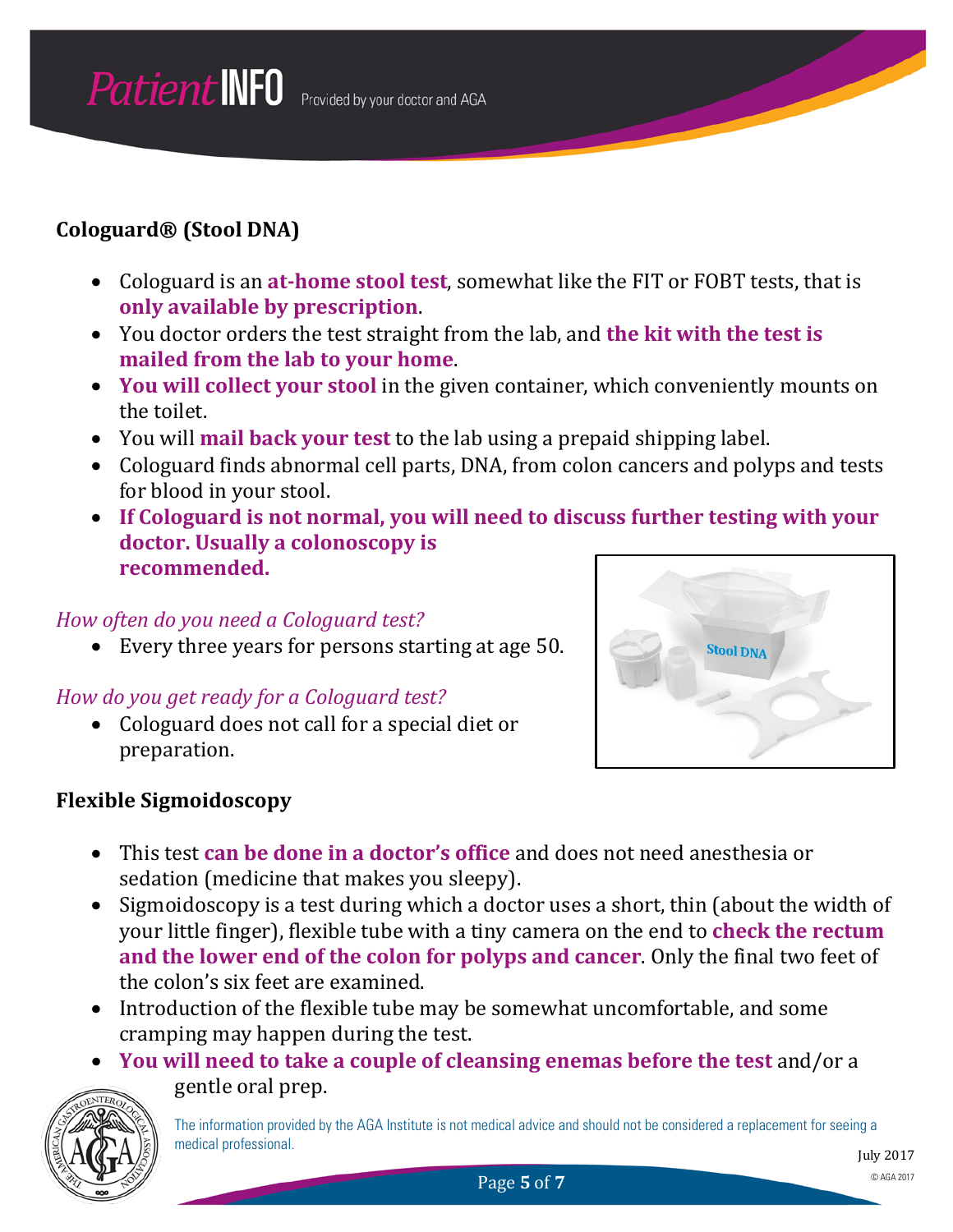- You may be given medicine to make you relaxed and sleepy during this test.
- The doctor may take a biopsy (a small piece of tissue to look at under a microscope). This is done during the test and is **not something you will be able to feel**.
	- o If a biopsy is done, you may see some traces of blood in your stool for a few days after the test. It will not impact your recovery.
- After the test, there may be some mild belly-gas pains.
- **If a polyp or abnormality is found, you may need a colonoscopy**.

#### *How often do you need a flexible sigmoidoscopy?*

• Every five years starting at age 50 if annual stool tests for blood are negative.

#### *How do you get ready for a flexible sigmoidoscopy?*

• One or two mild enemas are given before the test.

#### **Computed Tomographic (CT) Colonography**

- This test can be done in an imaging center, outpatient office or a hospital.
- This test will look at your colon and rectum using a special machine to take pictures.
- At the start of the test, a small, flexible tube will be put into your rectum to pump air into your colon.
- A machine is used to combine the pictures, making both 2- and 3-dimensional views that allow a trained doctor to look for polyps and cancer.
- You do not need to be put to sleep for this test, but **you may feel the air that is put in your colon**.
- You will need to clean out your colon before the test, just like for a colonoscopy.
- **If a polyp is found during this test, you will need a colonoscopy**.

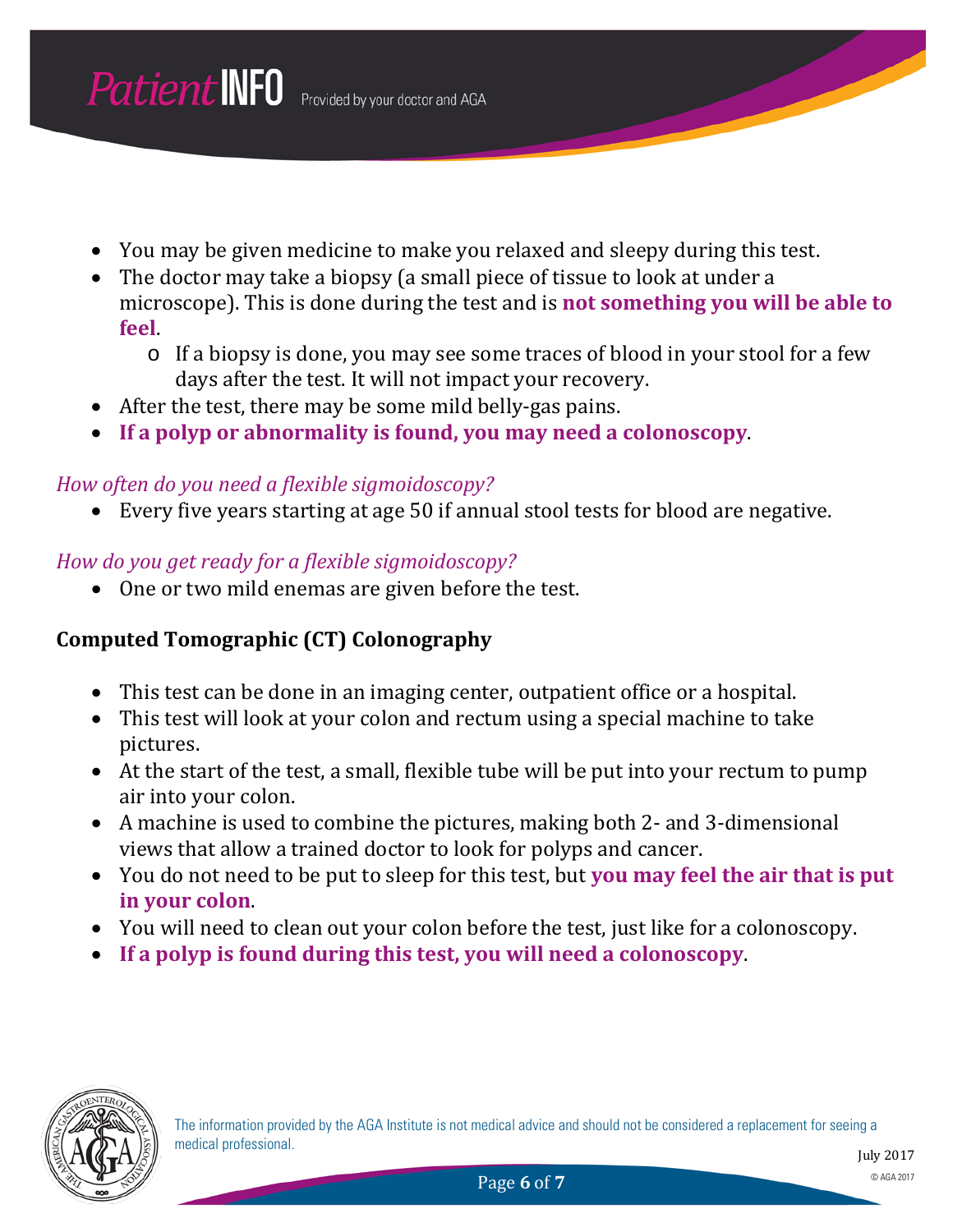#### *How often do you need a CT colonography?*

- Every five years for average-risk people.
- Patients at higher risk for colorectal cancer, like those with a family history or with polyps or other health problems, should talk to their gastroenterologist about whether a colonoscopy would be a better option.
- If your colonoscopy was unsuccessful in seeing your entire colon due to technical or anatomical reasons.

#### *How do you get ready for a CT colonography?*

- Preparation for a CT colonography is the same as for a colonoscopy.
- You will need to be on a special diet, usually clear liquids, the day before your test.
- Laxatives and/or enemas will be needed to clean out your colon.
- You should check with your health plan to see if they will pay for this test.

#### **Digital Rectal Examination**

- This is when your doctor places a finger inside your rectum.
- Sometimes, the doctor will collect a bit of stool to look at from this exam.
- A rectal exam in the doctor's office is not acceptable for screening for **colorectal cancer.**

Please work with your doctor to determine the best screening options for you. Be open and honest about symptoms, concerns and questions. Remember, colorectal cancer screening has been demonstrated to be lifesaving. **No butts about it: Get screened!**

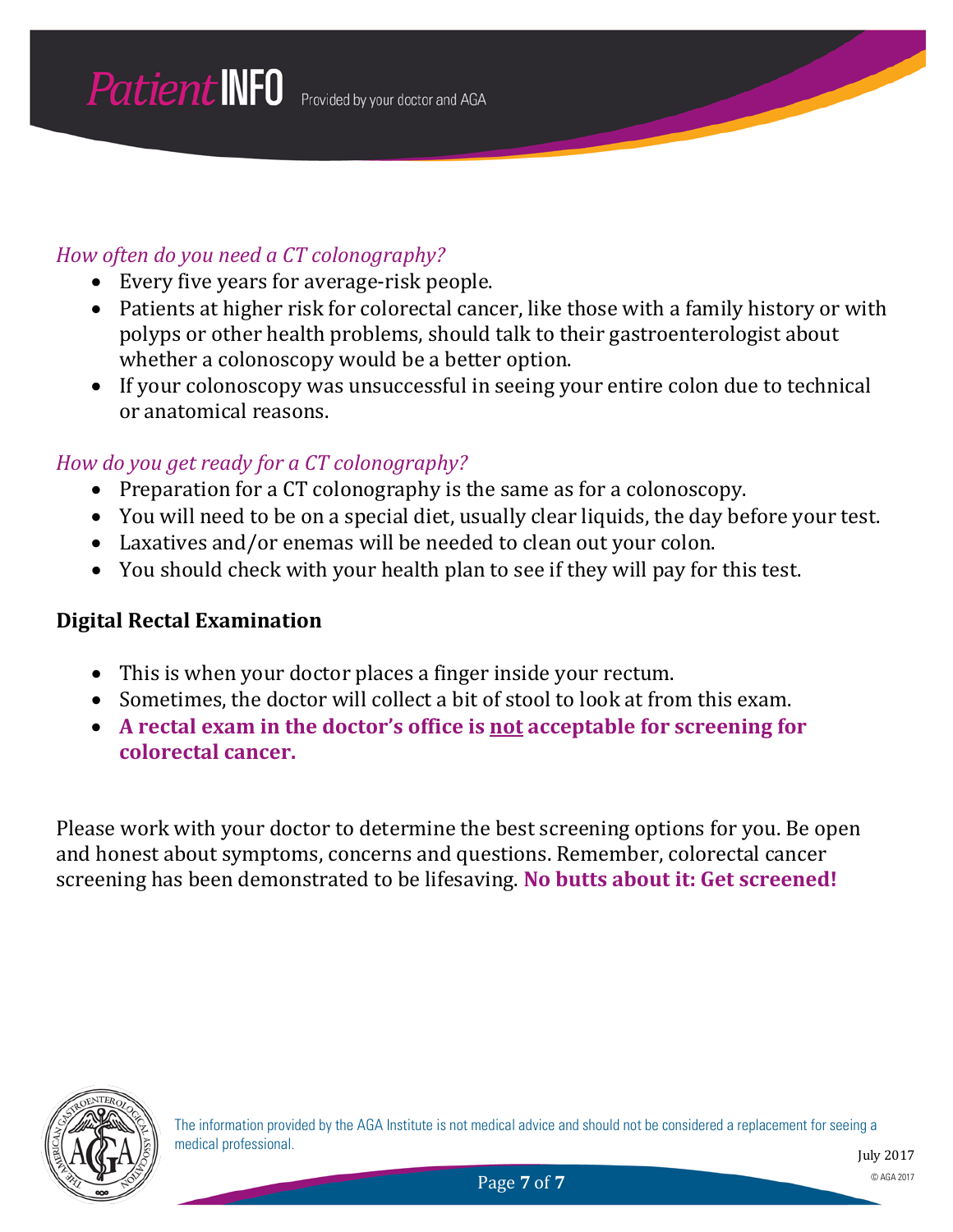## **COLORECTAL CANCER (CRC)** Prevention of Colorectal Cancer

Along with **getting tested regularly**, healthy life choices are usually recommended as the best way to lower your risk of colorectal cancer.

Here's how you can help lower your risk:

- Do not smoke.
- Eat more **foods that are high in fiber**, such as whole grains, fruits and veggies.
- Eat more **cruciferous veggies**, such as cabbage, broccoli, cauliflower and brussels sprouts.
- **Raise calcium intake** with low-fat milk, shellfish, salmon and calcium supplements with vitamin D.
- Eat less fats, oils, butter and red meat.
- Limit your intake of charcoal-broiled foods, and skip saltcured foods.
- Get active.
- Keep your weight in the normal range.
- Limit alcohol intake.